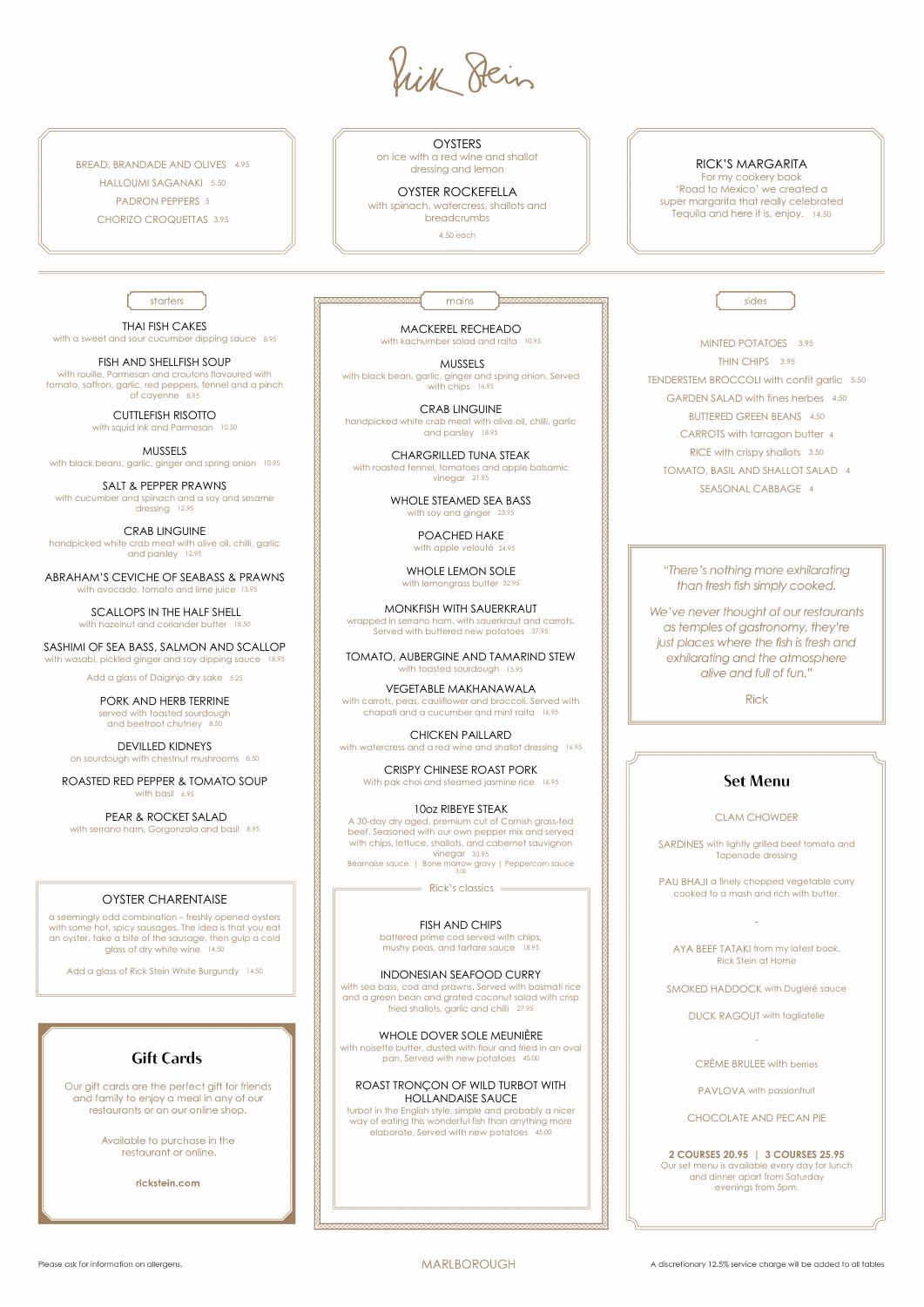lick Hein

# **Desserts**

CLEMENTINE, ALMOND AND OLIVE OIL CAKE with crème fraiche 6.95

WALNUT TART with crème fraiche 6.95

CRÈME BRÛLÉE with passionfruit 7.50

STICKY TOFFEE PUDDING with clotted cream 7.50

CHOCOLATE PAVÉ with candied peanuts and vanilla ice cream 7.50

CHEESECAKE with berry compote 7.95

SELECTION OF ICE CREAMS AND SORBETS from Treleavens: vanilla, chocolate, salted caramel or strawberry ice cream | lemon and lime, raspberry, blood orange or mango sorbet | Vegan vanilla ice cream 3 scoops 6.95

A SELECTION OF CHEESE Ashlynn, Cornish Kern, Roquefort, Quicke's Vintage Cheddar, Finn. All served with beetroot chutney and a selection of biscuits for cheese. 3 for 9.95 | 5 for 13.95

CHATEAU RAMON, MONBAZILLAC 2017, BORDEAUX 100ml 8.00 | Bottle 35.00

LATE HARVEST TOKAJI KATINKA, HUNGARY, 2018 100ml 15.30| Bottle 41.00

# **Sherry**

OLOROSO EMPERATRIZ EUGENIA, LUSTAU, SPAIN 70ml 7.80 | Bottle 60.00

AMONTILLADO LOS ARCOS, LUSTAU, SPAIN 70ml 8.00 | Bottle 52.00

MANZANILLA PAPIRUSA, LUSTAU, SPAIN 70ml 7.50 | Bottle 45.00

# **Dessert Wine Port & Madeira**

PORT QUINTA DE LA ROSA LBV 2015, PORTUGAL 70ml 6.60 | Bottle 45.00

PORT QUINTA DE LA ROSA 10 YEAR OLD TAWNY, PORTUGAL 70ml 7.25 | Bottle 50.00

VINTAGE PORT QUINTA DE LA ROSA 2005, PORTUGAL 70ml 11.50 | Bottle 140.00

MADEIRA, LEACOCK'S FULL RICH, PORTUGAL 70ml 7.00 | Bottle 40.00

AFFOGATO A double shot espresso of Origin coffee poured over a scoop of Treleavens vanilla Ice cream 7.95 **Add a shot of Amaretto for 3.95**

ELDERFLOWER SGORPINO Rick Stein Tarquin's Gin, St-Germain Elderflower Liqueur and Veuve Clicquot champagne. Poured over a scoop of lemon & lime sorbet 10.95

ESPRESSO MARTINI Vodka, Kahlúa, cold brew coffee, spiced chocolate bitters, demerara syrup and sea salt 10.95

# **After Dinner Cocktails Liqueurs & Brandy** (25ml)

| BAILEYS (50ml) 5.00   TOSOLINI ESPRESSO LIQUER 3.95 |  |
|-----------------------------------------------------|--|
| COINTREAU 3.95   GRAND MARNIER 3.65                 |  |
| LIMONCELLO 4.25   AMARETTO SALIZA 3.95              |  |
| HENNESSY VS 5.95   HENNESY XO 9.95                  |  |
| LOUIS ROQUE LA VIELLE PRUNE, FRANCE 5.95            |  |
| 10 YEAR SOMERSET CIDER BRANDY, ENGLAND 5.95         |  |

# **Coffee**

Origin coffee. Blend of 50% Brazilian and 50% Colombian. Tasting notes of chocolate cookie, berry syrup and pecan nuts.

ESPRESSO | AMERICANO | MACCHIATO | CAPPUCCINO | LATTE | FLAT WHITE | MOCHA | HOT CHOCOLATE Coffees start from 2.10

# **Tea**

A selection of loose leaf teas

CHAMOMILE | EARL GREY | ENGLISH BREAKFAST | TRIPLE MINT | FRESH MINT | GREEN TEA Teas start from 2.10